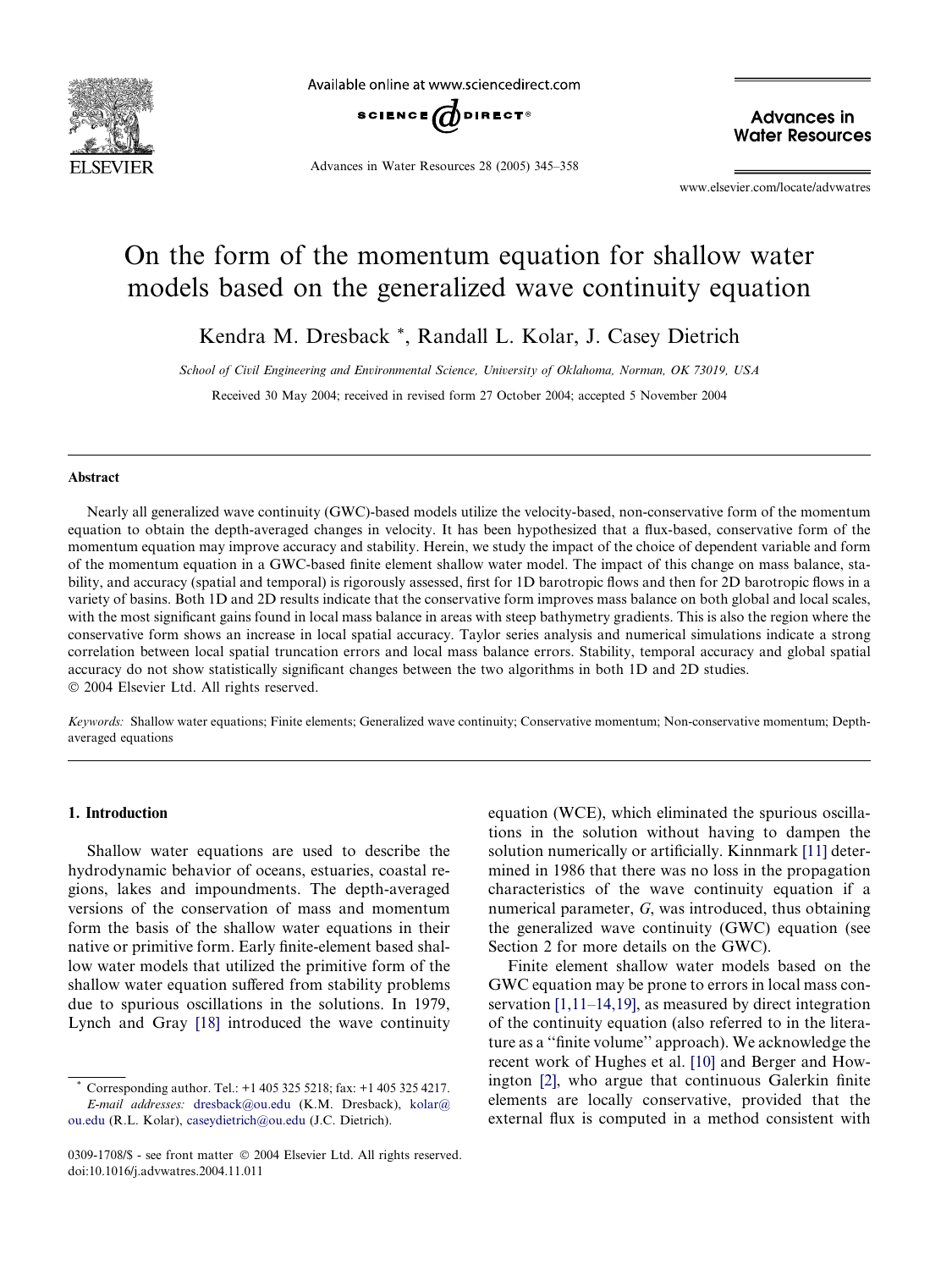the discretization, e.g., a weighted residual boundary integral. A full comparison of the two approaches (finite volume vs. weighted residual) is beyond the scope of this work, but our experience with the ''consistent flux'' approach of Hughes and Berger indicates it is not sensitive to grid resolution (mass balance error does not change with decreasing resolution). Hence, it does not provide a measure of solution accuracy. On the other hand, the finite volume approach can provide such information, which is an issue we explore in Section 4.5.

Keeping with the finite volume method of computing mass balance errors, we note that these errors are particularly large for highly non-linear flows, which include shallow, converging sections around barrier islands and flood waves propagating onto dry land [\[12,14\]](#page-13-0). Kinnmark provided the first theoretical analysis of the mass conserving properties of the GWC equation [\[11\]](#page-13-0). The GWC equation, which is part of a class of derivative equations, allows for a larger solution space than does the primitive form of the equations. In order to restrict this solution space, Kinnmark determined that several auxiliary conditions must be met. He obtained the auxiliary conditions by determining the equivalence between the primitive form of the shallow water equations, including the conservative form of the momentum and continuity equations, and other formulations, such as the wave continuity equation. Kinnmark determined that the continuity equation, including its boundary conditions, must be exactly satisfied during spin-up in order for mass to be conserved. However, because of roundoff errors and other noise that occurs during spin-up of a numerical model, this cannot always be guaranteed. Supporting this observation were Walters and Carey, who hypothesized that the vanishing of the derivative of the continuity equation with respect to time is not sufficient to ensure that mass is conserved [\[20\]](#page-13-0). Because the first condition cannot always be satisfied, Kinnmark investigated two other auxiliary conditions, of which one must be met. First, if the non-conservative momentum (NCM) equation is used, then  $G > \nabla \cdot \mathbf{v}$  (where G is the GWC equation numerical parameter and v is the depth-averaged velocity field). In practice, because an upper bound exists on G above which spurious modes are generated, one cannot guarantee that this requirement is satisfied for a time-dependent velocity field. Second, if the conservative form of the momentum equation (CM) is used, then  $G > 0$ , which is a condition that can always be met [\[11\].](#page-13-0)

Aldama et al. analyzed mass conservation of the GWC and NCM equations in their continuous and discrete forms, using both a Taylor–Frechet and Fourier series analysis [\[1\].](#page-13-0) In their analysis of the discrete form of the equations, they found that the GWC formulation is not consistent with the mass conservation principle, and the mass conservation error was proportional to  $e^{-Gt}$ . For a given time, as  $G \rightarrow \infty$ , the error approaches

zero. A balance between the choice of G and the amount of residual error must be obtained, because, as  $G \rightarrow \infty$ , the GWC equation approaches the primitive form of the continuity equations and produces spurious oscillations.

In concurrent studies, Kolar et al. [\[12–14\]](#page-13-0) examined the sensitivity of mass conservation to the G parameter and boundary conditions. In two of these studies, they determined that implementing mass conserving boundary conditions improves global mass balance errors without increasing G and improves local mass balance errors with a lesser value of  $G$  [\[12,13\].](#page-13-0) Also, Lynch and Holboke analyzed the mass conservative boundary conditions in a 3D framework and determined the boundary conditions could be implemented differently to improve the global mass conservation; however, local mass conservation was not analyzed [\[19\].](#page-13-0)

In another study, Kolar et al. also examined recasting the advective term in the GWC equation into non-conservative form so that it mimics the formulation in the NCM equation [\[14\].](#page-13-0) They found that global mass conservation is improved; however, local mass conservation errors persisted. In summary, they recommended that GWC models match the form of the advective terms and that the ratio of  $G/\tau_{\text{max}}$  is  $1 \le G/\tau_{\text{max}} \le 10$ , where  $\tau$  is the bottom friction coefficient as determined from a quadratic friction law:

$$
\tau = C_f \frac{\sqrt{(u^2 + v^2)}}{H} \tag{1}
$$

and  $\tau_{\text{max}}$  is the largest magnitude of  $\tau$  over the spatial domain. In Eq.  $(1)$ , u and v are depth-averaged velocities,  $H$  is the total water depth, and  $C_f$  is the bottom friction parameter. When the ratio falls within this range, the non-linear constituent errors and the global and local mass balance errors are both minimized without introducing spurious modes [\[14\]](#page-13-0).

Several studies have examined the relationship between the meshing criteria and grid convergence [\[3,8,9,16\]](#page-13-0). In particular, Hagen et al. [\[8,9\]](#page-13-0) developed a meshing technique that examines the local truncation error associated with the linearized form of the NCM equation. This study showed that refinement in areas where truncation error is large (e.g., in areas where steep bathymetry gradients occur) and coarsening in areas where truncation error is small, improves the overall accuracy of the solution without increasing the computational burden. These areas correspond to where the velocity-based NCM solution changes rapidly.

From the literature cited above, we observe the following about NCM-based GWC equation models: (1) local mass balance errors (as measured by direct integration of the continuity equation) and instabilities can occur, particularly in regions with highly non-linear flows; (2) numerical and analytical studies demonstrate that the problem can be lessened, but not eliminated, by proper choice of G, by reformulating the advective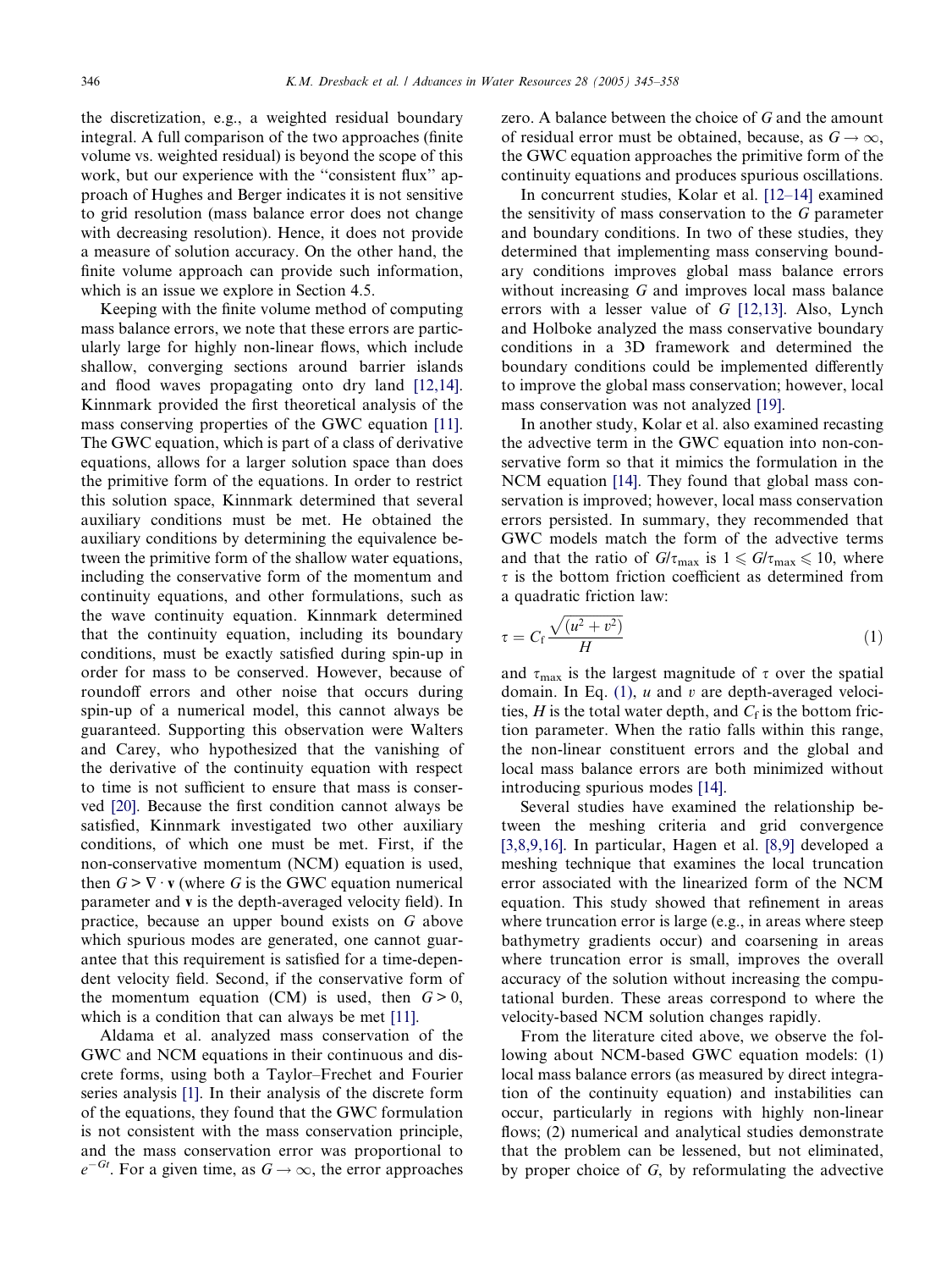terms, and by proper treatment of the boundary conditions; and (3) high levels of grid refinement are needed in areas with steep bathymetry gradients to minimize truncation errors. Based on these observations, we hypothesize that changing to the conservative form of the momentum equation, which is flux-based and not velocity-based, will improve both global and local mass conservation, eliminate the need to reformulate the advective term between the governing equations, and lessen the need for extensive refinement in areas with steep bathymetry gradients due to flux varying more slowly than velocity in these regions. Also, use of the conservative form of the momentum equation makes it more natural to bring in flux boundary conditions and facilitates coupled models (e.g., discontinuous and continuous Galerkin methods [\[4,5\]](#page-13-0)). Thus, the primary objective of this paper is to assess the impact of the conservative form of the momentum equation on mass conservation, stability, temporal and spatial accuracy for GWC-based finite element models. Numerical simulations will be conducted with the ADCIRC (ADvanced CIRCulation model [\[17\]](#page-13-0)) family of models.

# 2. Background

Testing of the conservative form of the momentum equation (CM) was done with both the 1D and 2D version of ADCIRC. If the operator L represents the primitive continuity equation and  $M<sub>c</sub>$  the conservative form of the momentum equation, then the GWC equation is obtained from the following operation:

$$
\frac{\partial L}{\partial t} + GL - \nabla \cdot \mathbf{M}_{c} = 0
$$
\n(2)

In Eq. (2) G controls the relative weight of the primitive continuity equation, such that if  $G \rightarrow 0$ , the equation becomes a pure wave continuity equation, whereas if  $G \rightarrow \infty$ , the equation is a pure primitive continuity equation.

In the 1D version, we neglect atmospheric and tidal potential forcings and assume the eddy viscosity is constant; the standard form of the ADCIRC model equations (GWC, NCM and CM, Eqs. (3)–(5), respectively) are as follows:

$$
\frac{\partial^2 \zeta}{\partial t^2} + G \frac{\partial \zeta}{\partial t} - q \frac{\partial G}{\partial x} \n- \frac{\partial}{\partial x} \left[ \frac{\partial (qu)}{\partial x} + (G - \tau)q + gH \frac{\partial \zeta}{\partial x} - \varepsilon \frac{\partial^2 q}{\partial x^2} \right] = 0
$$
\n(3)

$$
\frac{\partial(u)}{\partial t} + u \frac{\partial(u)}{\partial x} + \tau u + g \frac{\partial \zeta}{\partial x} - \frac{\varepsilon}{H} \frac{\partial^2 (Hu)}{\partial x^2} = 0
$$
 (4)

$$
\frac{\partial(q)}{\partial t} + \frac{\partial(qu)}{\partial x} + \tau q + gH \frac{\partial \zeta}{\partial x} - \varepsilon \frac{\partial^2 q}{\partial x^2} = 0
$$
 (5)

where  $q = Hu$  is the depth-averaged flux, u is the depthaveraged velocity,  $\tau = C_f(|u|/H)$ ,  $\varepsilon$  is the eddy viscosity, t is time,  $\zeta$  is the elevation of the water surface above the datum,  $x$  is distance,  $G$  is the GWC numerical parameter and  $H = h + \zeta$  is total water column depth.

In the 1D studies with the GWC–NCM model, the advective term in the GWC equation takes on two different forms, consistent or inconsistent. The inconsistent form is developed from Eqs. (3) and (4) because the advective term in the GWC equation is in conservative form and the advective term in the NCM equation is in non-conservative form. In the consistent formulation, the advective term in the GWC equation is altered to the non-conservative form (as reported in [\[14\]](#page-13-0)) by introducing the primitive continuity equation so that a secondorder space derivative is replaced by a mixed space and time derivative.

Equations for the 2D ADCIRC model (GWC, NCM and CM, Eqs. (6)–(8), respectively) with a constant eddy viscosity are as follows:

$$
\frac{\partial^2 \zeta}{\partial t^2} + G \frac{\partial \zeta}{\partial t} - \mathbf{q} \nabla \cdot G - \nabla \cdot \left\{ \nabla \cdot (\mathbf{q} \mathbf{v}) + \mathbf{f} \times \mathbf{q} + (G - \tau) \mathbf{q} \right. \left. + H \nabla \left[ \frac{p_a}{\rho} + g(\zeta - \alpha \eta) \right] - \mathbf{A} - \varepsilon \nabla^2 (\mathbf{q}) \right\} = 0 \tag{6}
$$

$$
\frac{\partial(\mathbf{v})}{\partial t} + \mathbf{v}\nabla \cdot (\mathbf{v}) + \tau \mathbf{v} + \mathbf{f} \times \mathbf{v} + \nabla \left[ \frac{p_a}{\rho} + g(\zeta - \alpha \eta) \right] \n- \frac{\mathbf{A}}{H} - \frac{\varepsilon}{H} \nabla^2 (H \mathbf{v}) = 0
$$
\n(7)

$$
\frac{\partial(\mathbf{q})}{\partial t} + \nabla \cdot (\mathbf{q} \mathbf{v}) + \tau \mathbf{q} + \mathbf{f} \times \mathbf{q} + H \nabla \left[ \frac{p_a}{\rho} + g(\zeta - \alpha \eta) \right] - \mathbf{A} - \varepsilon \nabla^2(\mathbf{q}) = 0
$$
\n(8)

New terms in these equations are as follows:  $q = Hv$  is the depth-averaged flux, v is the depth-averaged velocity, f is the Coriolis parameter, given by  $2\Omega \sin \phi$ ,  $\Omega$  is the angular velocity of the earth and  $\phi$  is latitude, g is gravity,  $\alpha$  is the earth elasticity factor, **A** is the wind stress on the water surface,  $\eta$  is the Newtonian equilibrium tidal potential,  $\rho$  is density, and  $p_a$  is barometric pressure.

In ADCIRC, linear finite elements are used for the spatial discretization, while for the temporal discretization, a three time-level scheme centered at  $k$  is used in Eqs. (3) and (6) and a two time-level scheme centered at  $k + 1/2$  is used in Eqs. (4), (5), (7) and (8). Flux-based (CM equation) solutions are obtained by first solving Eq. (3) or (6) for the elevation change and then using Eq. (5) or (8), depending on 1D or 2D; in either case, new velocity values are obtained by dividing the nodal flux by the total water depth at that point. Velocity-based (NCM equation) solutions substitute Eq. (4) for (5) and Eq. (7) for (8). Ocean boundaries are treated as essential conditions in the continuity equation while flux boundaries are treated as natural in the continuity equation and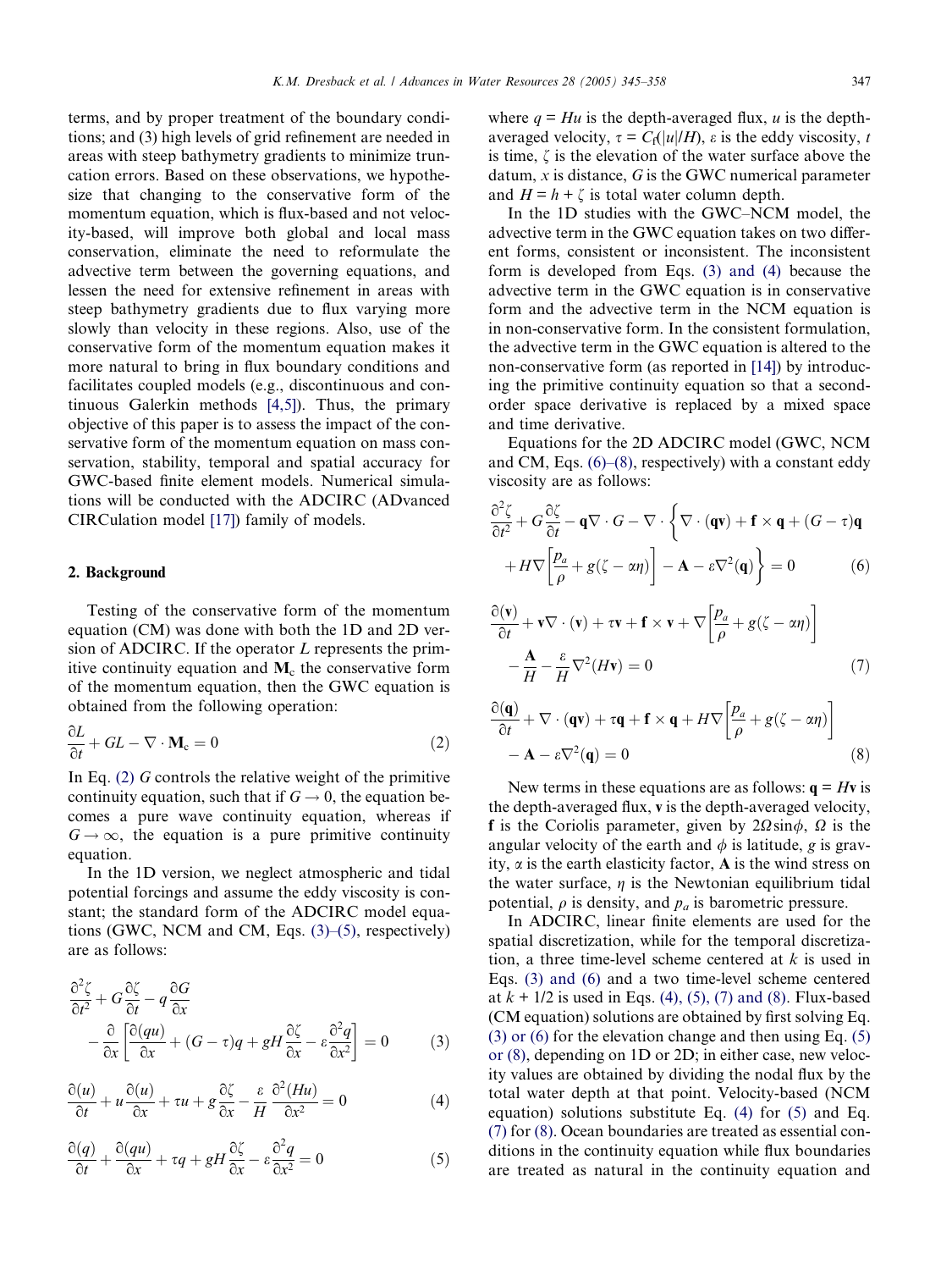essential in the momentum equation. This implementation is often referred to as ''conventional'' treatment. In order to keep the focus on the form of the momentum equation, we did not examine alternative treatments.

## 3. Procedures

## 3.1. Mass conservation

In order to evaluate the changes to mass balance errors, we compare the accumulation of mass to the net flux of the mass leaving the element or domain by directly integrating the primitive continuity equation, as has been done in similar studies [\[14\].](#page-13-0) In brief, the nodal variables are expanded in space using their linear basis functions and integrated exactly, while the time integral is approximated with the trapezoidal rule. For details, we refer the reader to Ref. [\[14\].](#page-13-0) In this paper, we present the mass balance errors as the average absolute error over the simulation time. We average these errors over time for both local and global results. As noted in Section 1, we are purposely using the ''finite volume'' approach of checking mass balance because of the diagnostics it provides (see Section 4.5).

#### 3.2. Stability

To evaluate stability heuristically, we obtain the maximum stable time step for a given simulation from the following procedures: (1) Find the maximum allowable time step with the NCM equation to the nearest five seconds; (2) Find the maximum allowable time step with the CM equation to the nearest five seconds; and (3) Compare the results from both equations and determine the percent change between the two results.

# 3.3. Accuracy

#### 3.3.1. Temporal

In this study, we do not change the algorithm to approximate the time derivatives in the momentum equation; therefore temporal accuracy should not be influenced. To verify this, we looked at the global temporal accuracy and found that in neither 1D nor 2D did the change in the form of the momentum equation significantly influence the temporal accuracy convergence rates for any of the domains evaluated. This is also evident in the Taylor Series expansions of the discrete equations, in which both momentum equations are first order accurate in time for non-linear problems. (The full expansions are given in Ref. [\[7\]](#page-13-0).)

# 3.3.2. Global spatial accuracy

Numerically, the ''true solutions'' for the 1D experiments were chosen by performing a grid convergence test where refinement of the grid occurred until a chosen convergence criterion (errors on the order of  $10^{-6}$  m or m/s) was met. We then compared fine and coarse grid results to measure the errors, as expressed by  $L_2$  and  $L_{\infty}$ norms. For the  $L_2$  errors, we averaged these errors over time to provide one data value for every grid resolution studied.

# 3.3.3. Local spatial accuracy

For 1D, we utilized the same grid convergence procedures outlined under global accuracy to establish the ''true solution''. We then compared fine and coarse grid results to measure the errors, as expressed by the average nodal error over the number of tidal cycles. In this case, the errors were averaged over time but not over space so the results are shown on a nodal basis. For the 2D spatial accuracy experiments, Cumulative Area Fraction Error (CAFE) [\[16\]](#page-13-0) plots provide information on local accuracy changes. CAFE plots produce absolute and relative errors between two simulations of the same domains with the same temporal resolution, but different spatial resolutions. A discussion of the CAFE plots and how to read them can be found in Refs. [\[6,9\].](#page-13-0) To develop CAFE plots for this study, we used the following steps: (1) Harmonic data is recorded for the NCM equation over several tidal cycles for both a coarse and fine spatial resolution; (2) Harmonic data is recorded for the CM equation over several tidal cycles for the same coarse and fine spatial resolution; (3) Absolute and relative errors are calculated for each form of the momentum equation; (4) Cumulative errors for both equations are computed; and (5) Results are plotted on the same graph to determine the percent area exceeding a certain criteria for convergence.

#### 4. One-dimensional numerical experiments

## 4.1. Domains evaluated

Four 1D domains were used to examine the effects of the conservative form of the momentum equation: a constant bathymetry of 5 m [\(Fig. 1](#page-4-0)a); a parabolic bathymetry ([Fig. 1b](#page-4-0), also denoted ''quadratic''), which has a rate of rise that varies as a second-order polynomial; the Western North Atlantic bathymetry ([Fig. 1c](#page-4-0), also denoted ''eastcoast''), which is a 1D slice across the eastern United States continental shelf out into the deep Atlantic Ocean; and a sinusoidal varying bathymetry [\(Fig. 1d](#page-4-0), also denoted ''sinusoidal''). The sinusoidal bathymetry induces diverging and converging flow fields in a 1D setting. Each of the domains used the following simulation conditions: an eddy viscosity parameter of zero, a 1-m  $M_2$  tidal forcing at the ocean boundary (a forcing that we have found through experience to produce critical responses in the system), and no normal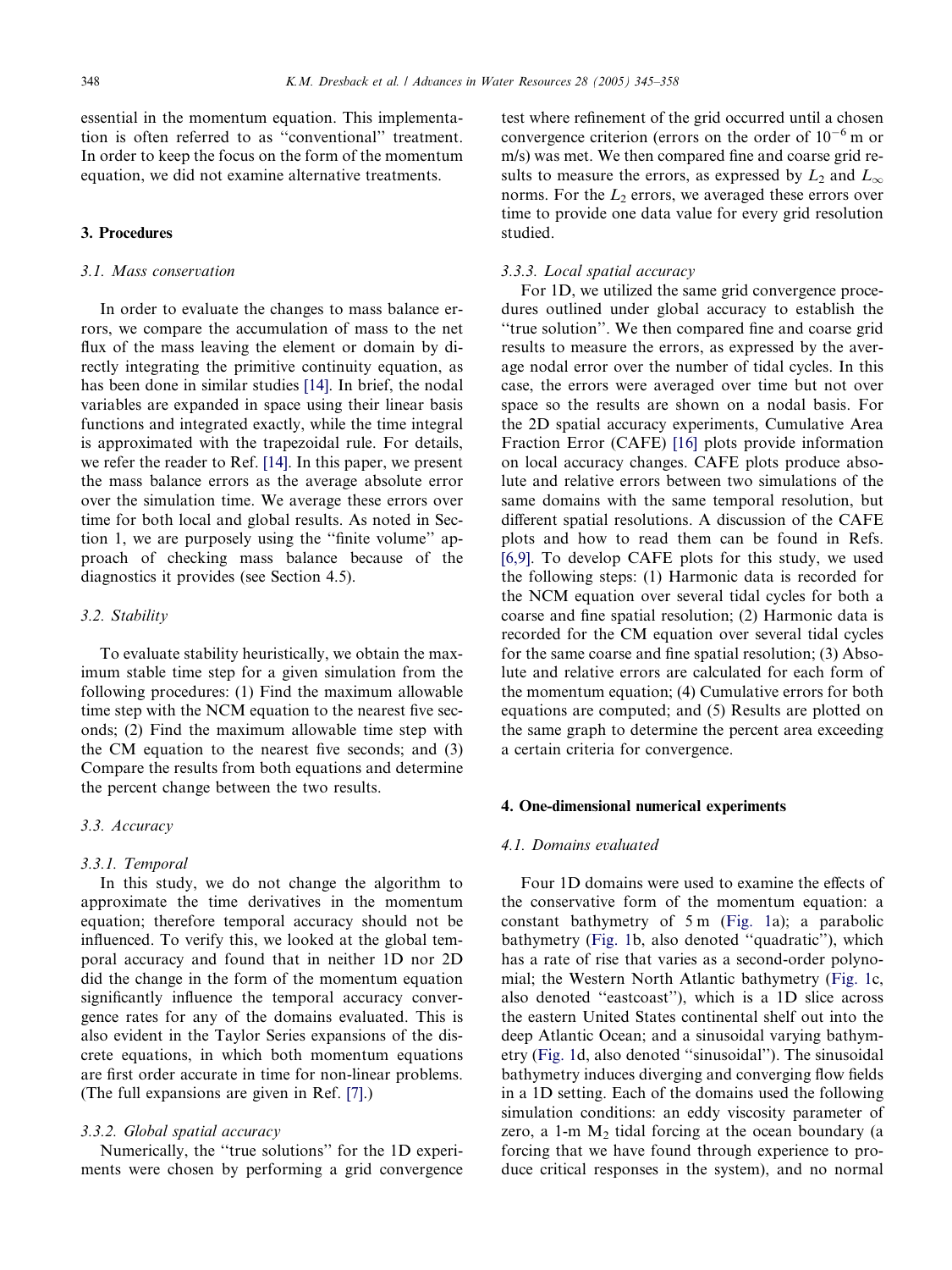<span id="page-4-0"></span>

Fig. 1. Schematics of the 1D domains: (a) constant, (b) quadratic, (c) eastcoast and (d) sinusoidal.

flux at the land boundary. Maximum and minimum bathymetry values for the parabolic domain are 300 and 3 m, respectively; for the Western North Atlant the maximum and minimum bathymetry values 5000 and 20 m, respectively; for the sinusoidal dom the maximum and minimum bathymetry values  $200$  and  $2.5$  m, respectively, with the minimum de occurring in the center of the domain. In general, used one of two different spatial discretization to niques, constant and variable, for these domains. In what follows, the  $\lambda/\Delta x$  ratio is defined as

$$
\frac{\lambda}{\Delta x} = \frac{\sqrt{gh} \times T}{\Delta x} \tag{9}
$$

Table 1

| Meshing criteria for the 1D numerical experiments |  |  |
|---------------------------------------------------|--|--|
|                                                   |  |  |

| ntic, | stant spatial discretization of a domain, we divided the              |
|-------|-----------------------------------------------------------------------|
| are   | reach into N equal-sized elements, where N was chosen                 |
| ain.  | (see Table 1) to produce the desired $\lambda/\Delta x$ ratio for the |
| are   | $M_2$ wave in the shallowest (i.e., most critical) region.            |
| :pth  | Of course, this means that in the deeper portions of                  |
| we    | these domains, the $M_2$ wave is even more finely resolved.           |
| ech-  | As for the variable spatial discretization, we keep the               |
|       |                                                                       |

 $\lambda/\Delta x$  ratio constant to determine the  $\Delta x$  values for all of the domains. In this method, the initial node is placed at the land boundary, the wavelength is determined from the nodal bathymetry, and then a  $\Delta x$  value is

where  $h$  is the bathymetry,  $T$  indicates the period of the tidal constituent and  $\Delta x$  is the nodal spacing. For a con-

| Domain     | Spacing criteria      | Numerical experiments |                 |                        |                    |           |
|------------|-----------------------|-----------------------|-----------------|------------------------|--------------------|-----------|
|            |                       | Mass conservation     |                 | Spatial accuracy       |                    | Stability |
|            |                       | Global                | Local           | Global                 | Local              |           |
| Constant   | Constant <sup>a</sup> | 51                    | $NA^b$          | NA                     | <b>NA</b>          | 51        |
| Quadratic  | Constant              | 201                   | 76 <sup>c</sup> | Varies- $11$ to $1001$ | NA                 | 201       |
| Quadratic  | Variable <sup>d</sup> | 300                   | 300             | Varies $-25$ to $5000$ | <b>NA</b>          | 300       |
| Eastcoast  | Constant              | 201                   | 101             | Varies- $11$ to 2001   | 101, 201, 401, 801 | 201       |
| Eastcoast  | Variable              | 300                   | 300             | Varies $-25$ to $5000$ | 300, 1200, 5000    | 300       |
| Eastcoast  | <b>LTEA</b>           | NA                    | 46              | NA                     | 46                 | NA        |
| Sinusoidal | Constant              | 100                   | 41              | Varies- $11$ to $1001$ | <b>NA</b>          | 43        |
| Sinusoidal | Variable              | 300                   | 300             | Varies-100 to 10,000   | 300, 1000, 5000    | 300       |

<sup>a</sup> Number of nodes is given for constant spacing.<br> $\frac{b}{N}$  NA—experiments were not performed with this

 $\mu$  NA—experiments were not performed with this domain and nodal spacing.

Chosen to have approximately same # of nodes as the variable spacing criteria.

<sup>d</sup> The  $\lambda/\Delta x$  ratio is given for variable spacing.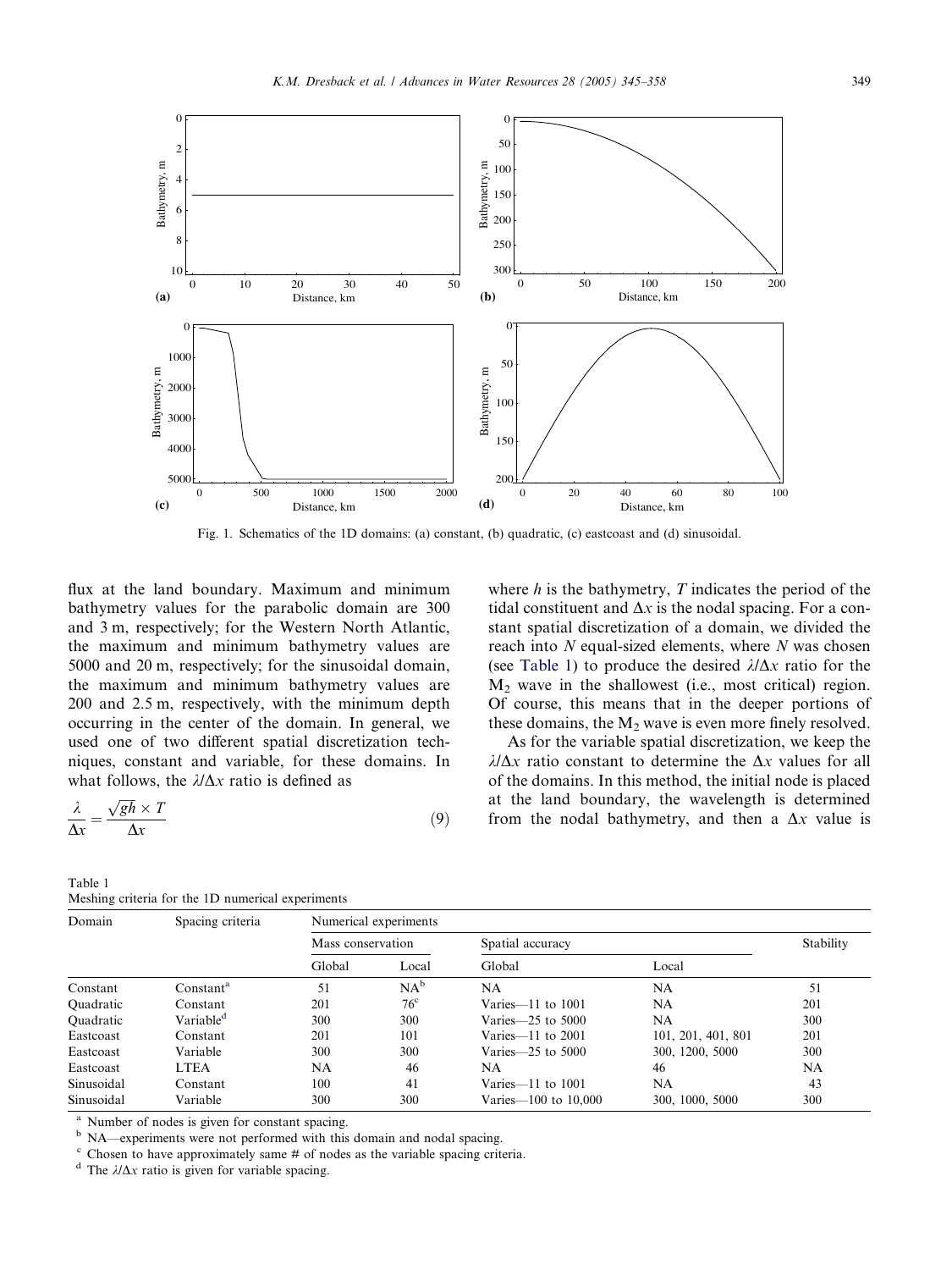<span id="page-5-0"></span>

Fig. 2. Schematic of the  $\lambda/\Delta x$  grid (black dots) that shows how the nodes are placed with the bathymetry shown in the background (line). Figure uses a  $\lambda/\Delta x = 300$ .

calculated from the ratio shown in Eq. [\(9\).](#page-4-0) The next node is placed at this  $\Delta x$  distance from the land boundary. From a background grid of bathymetry, we determine the bathymetry at this location and use it to obtain the wavelength value. Then using the chosen  $\lambda$ /  $\Delta x$  ratio, we determine the new  $\Delta x$  value, which is placed that distance from the previously defined node. Fig. 2 shows a schematic of a variable  $\lambda/\Delta x$  grid and the placement of the nodes for the eastcoast domain using a  $\lambda/\Delta x$  ratio of 300.

For one study, we also utilized another variable grid meshing criteria that is developed from a local truncation error analysis (LTEA) of the velocity-based non-conservative momentum equation. This meshing criteria, developed by Hagen et al. [\[8,9\],](#page-13-0) places more nodes in the areas where high local truncation errors exist. These areas tend to be where there are steep topography changes, such as the continental rise in the eastcoast domain.

A summary of the meshing criteria for all of the 1D numerical experiments is provided in [Table 1](#page-4-0). For each of the 1D experiments, we indicate the nodal spacing technique used and the meshing criteria, which is either the number of nodes for constant nodal spacing or the  $\lambda$  $\Delta x$  ratio for variable nodal spacing. Multiple values are included when the experiment called for multiple grids, such as an analysis of spatial accuracy.

# 4.2. Mass conservation

We first investigated the impact of the CM equation on mass conservation, an issue that has been noted to plague non-linear applications when measured using a finite volume approach [\[1,11–14,19\]](#page-13-0) (also see second paragraph in Section 1). Experiments in this section utilize the procedures referenced in Section 3.1. In the studies herein, we computed mass conservation errors for the NCM equation using the following formulations: (1) the inconsistent form of the advective terms, which means the GWC equation advective terms are in conservative form and the NCM advective terms are in nonconservative form; and (2) the consistent form of the advective terms, which means the GWC equation and the advective terms in the NCM equation are in the non-conservative form (requires manipulation of the GWC equation, as reported in [\[14\]](#page-13-0)). We evaluated the errors in global and local mass conservation for six  $M<sub>2</sub>$  tidal cycles for all domains utilizing a 5-s time step.

#### 4.2.1. Global mass conservation

Fig. 3 presents the average absolute error in the global mass balance for the NCM and CM equations for all domains, using two types of meshing, constant (C) and variable (V). All parameter values are the same within each domain. Results show that adopting the CM equation improves global mass balance in most of the domains. Improvement in the global mass balance errors for the CM equation is less evident with the variable nodal spacing than with the constant nodal spacing (for a given domain); the latter shows up to two orders of magnitude improvement, except for the eastcoast domain. The behavior of the eastcoast results can be explained by noting the large percentage of the domain with deep bathymetry where the non-linear terms are not significant, thus the form of the advective terms is insignificant. (We will explore this issue further later in Section 4.5.) A consistent treatment of the advective terms (diagonals) partially offsets the mass balance improvement realized by the CM equation, thus indicating that both the form of the advective terms and the choice of dependent variable plays a role. This is explored further in Section 4.5.



Fig. 3. Errors in the global mass conservation for all the domains; NCM equation—inconsistent GWC advective formulation (black), NCM equation—consistent GWC advective formulation (diagonals), CM equation (white). Abbreviations are Const—constant; Quad quadratic; EC—eastcoast; Sin—sinusoidal; C—constant spatial discretization; V—variable spatial discretization.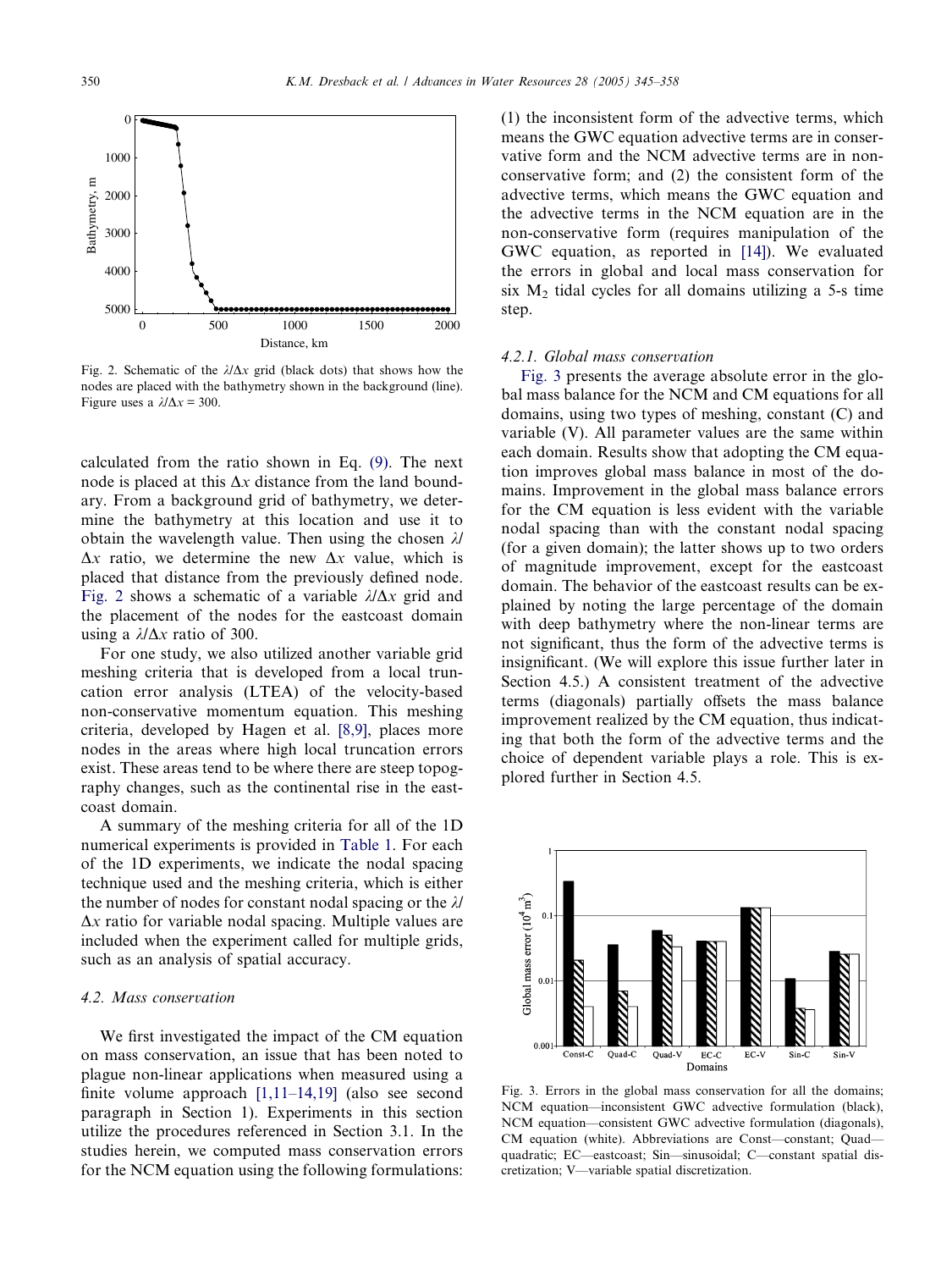## <span id="page-6-0"></span>4.2.2. Local mass conservation

For local mass conservation, we looked at two domains with steep bathymetry gradients: the eastcoast ([Fig. 1](#page-4-0)c) and the sinusoidal ([Fig. 1](#page-4-0)d). Both cases use constant and variable nodal spacing. Results using the variable nodal spacing are shown in Fig. 4. A schematic of the bathymetry for each domain is also shown by the short dashed line in the figure. In these experiments, we evaluated local mass balance errors for the NCM equation with the two forms of the GWC advective terms; the inconsistent form and the consistent form (see Section 2). As can be seen, the CM formulation provides a significant error reduction in areas where there is a steep bathymetry gradient. In contrast, we find that the NCM results show large local mass balance errors where a steep bathymetry gradient occurs, regardless of the treatment of the advective terms. For the eastcoast domain, we determined from numerical experiments that the grid spacing for the NCM simulation would have to be decreased by a factor of 20 (consistent advective terms) or 115 (inconsistent advective terms) in order to have the same level of local mass balance error as the CM equation.

In Fig. 4, note that the open boundary (element 107 in Fig. 4a and 40 in Fig. 4b) shows larger local mass balance errors than the land boundary, which corresponds to earlier findings for a ''conventional'' treatment of boundary conditions [\[14\].](#page-13-0) As mentioned, because this manuscript focuses on the form of the momentum equation, we did not revisit the boundary condition issue. Also, note that for the quadratic bathymetry (not shown), we observed a decrease in the local mass errors at the land boundary for the CM equation as compared to the NCM equation. Overall, the CM equation improves the local mass balance errors in the domains evaluated with the greatest gains seen in areas of steep bathymetry changes, which correspond to areas where the non-linear terms are dominant.

We also examined the influence of the type of spatial discretization (constant vs. variable node spacing) on local mass conservation. Similar results as given in Fig. 4 were found for constant nodal spacing using approximately the same number of nodes, but with higher differences between the local mass balance errors for the two forms of the momentum equations. For example in the eastcoast domain, the local mass balance errors increased by approximately 30% for the NCM equation in the area of the steep bathymetry change. In all cases, the local mass balance errors for the CM equation decrease as compared to the errors for NCM equation.

#### 4.3. Spatial accuracy

## 4.3.1. Global spatial accuracy

We evaluated the CM algorithm's impact on global spatial accuracy following the procedures presented in Section 3.3.2. For the 1D experiments, we looked at two techniques of obtaining the ''true solution'', one based on the  $\lambda/\Delta x$  ratio and one based on successively refining  $\Delta x$  on a uniform mesh by a factor of two. For the  $\lambda/\Delta x$  approach, we found that a ratio of 5000 provided the desired convergence criteria for all the domains evaluated; while for the other method, we found that a resolution of  $\Delta x = 61$  m for eastcoast domain,  $\Delta x = 25$  m for the sinusoidal domain, and  $\Delta x = 24$  m for the quadratic domain meets the convergence criteria. A cross comparison of these ''true solutions'' shows that the results were nearly identical, so the  $\lambda/\Delta x$  ratio is used in the remainder of this subsection. The global spatial accuracy experiments used both constant and variable nodal spacing, with the ranges of grid refinement shown in [Table 1](#page-4-0), and a time step of 1 s. Results (not shown) from these domains produced similar convergence rates for both forms of the momentum equation. Therefore, no significant effect is seen on the global spatial accuracy results when utilizing the conservative form of the momentum equation.

#### 4.3.2. Local spatial accuracy

Next, we looked at the CM algorithm's impact on local spatial accuracy following the procedures presented



Fig. 4. Local mass conservation results for two formulations of the momentum equation for (a) eastcoast and (b) sinusoidal domains. Legend is shown in the figure. Note that the bathymetry is not to scale.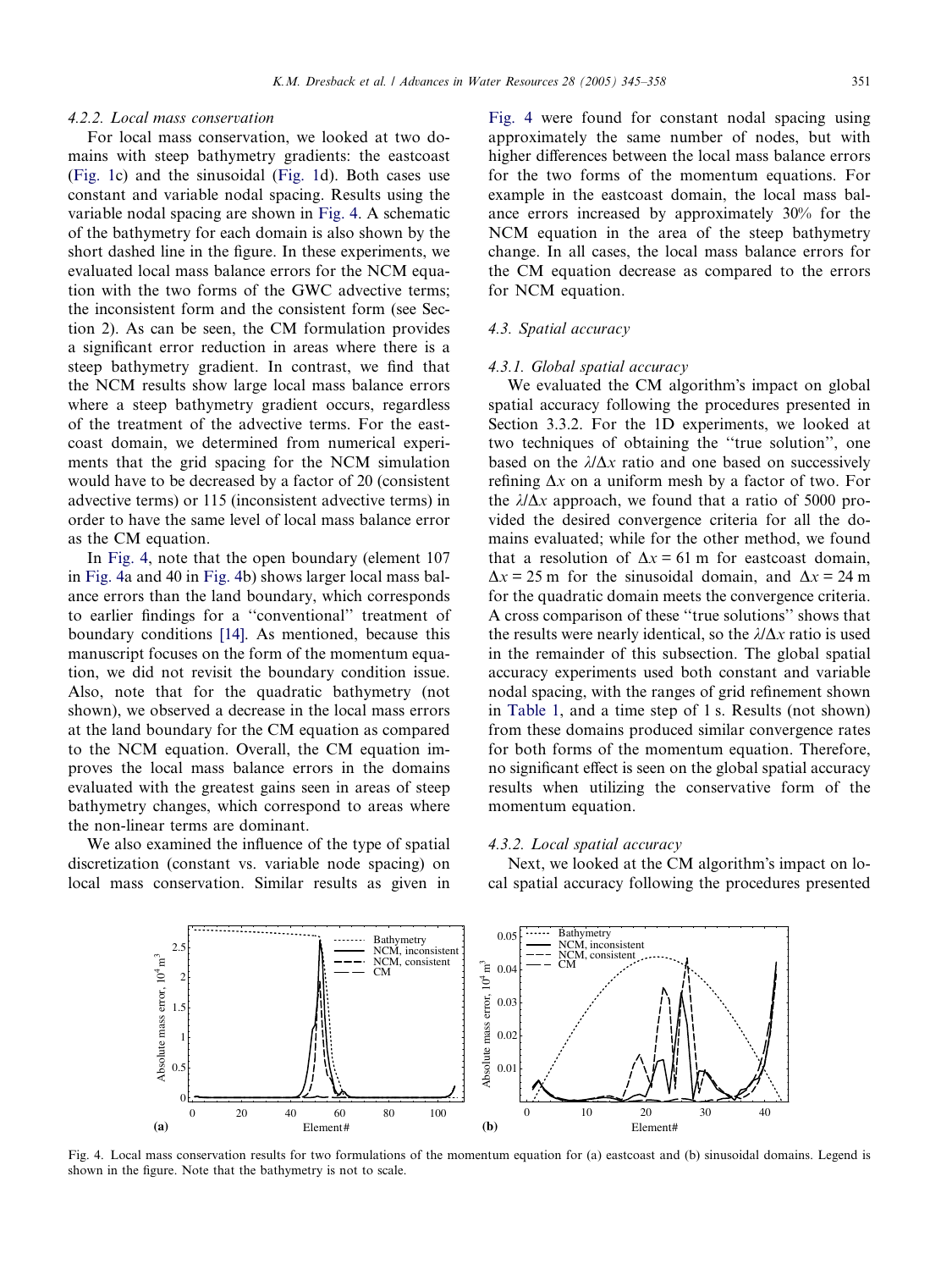<span id="page-7-0"></span>in Section 3.3.3. Based on the local mass conservation results, we focused on the eastcoast and sinusoidal domains, as these show the greatest change in local mass conservation errors. The ''true solution'' based on a uniform mesh was employed for both domains. The grid resolution parameters are shown in [Table 1.](#page-4-0)

Results for the variable-spaced grids for these domains are shown in Fig. 5, with a schematic of the bathymetry shown by the shorter dashed lines. The figures indicate that the CM equation increases the local spatial accuracy, particularly along areas of steep topography changes. The highest error with the nonconservative form of the momentum equation occurs at the top of the continental shelf area for the eastcoast domain. In the sinusoidal domain, we find that the nonconservative momentum equation has higher local spatial errors before and after the bathymetry rise than the conservative momentum equation results; while, the conservative momentum equation shows an increase in error at the peak of the bathymetry. In Fig. 5b, it is interesting and important to note that the NCM local spatial errors shows a similar 3-peak pattern as the local mass errors of [Fig. 4b](#page-6-0). Note that both momentum equations show an error near the land boundary in both domains. Local accuracy results differ from global accuracy because the latter averages the errors over the domain, which tends to smooth out the local errors.

Finally, we looked at the interaction of the meshing criteria with the form of the momentum equation. In particular, for the eastcoast domain, we analyzed two variable meshes with the same number of nodes; one using the  $\lambda/\Delta x$  ratio and one based on the LTEA. Results show that the CM formulation is less sensitive to the meshing criteria, but that the LTEA reduces peak errors in the NCM formulation by two orders of magnitude (i.e., reduces it to the same as the CM formulation). Such a result is not surprising in that the LTEA method uses truncation error estimates from the velocity-based NCM equation.

## 4.4. Stability

Several numerical experiments were set up to examine the impact of the CM equation on stability, following the procedures discussed in Section 3.2. In all of the domains evaluated, results show no significant change in stability between the two algorithms, thus indicating that the CM equation does not influence stability.

# 4.5. Discussion

A broader look at the results of the previous sections suggests two trends. First, both the CM and NCM equations produce similar results in parts of the domain, e.g., in the deep water portion of the eastcoast domain, where the flow physics is nearly linear, neither the CM or NCM show large local mass balance errors (see [Fig.](#page-6-0) [4a](#page-6-0)). But in regions of sharp bathymetric gradients, they differ significantly. In particular, note that the CM equation does not show the same local mass balance error spikes in these regions as does the NCM algorithm, as can been seen in [Fig. 4a](#page-6-0) over the continental rise and [Fig. 4](#page-6-0)b over the rise in bathymetry. It is precisely in these same regions where the non-linear advective terms are significant, so we will look for a correlation through simulation and analyses.

Second, the parallel behavior of the error in the local mass balance graph and the error in the local accuracy graph (cf. [Figs. 4a and 5](#page-6-0)a) and the similar 3-peak pattern of the NCM results between [Figs. 4b and 5b](#page-6-0) suggests that the two are related. In other words, can the finite volume method of computing mass balance serve as a surrogate variable for truncation error? This issue is also explored in this section.

To examine the behavior of the local truncation error for the advective terms further, we present the truncation error expressions for the advective terms in the NCM and CM equations below, as obtained from a Taylor Series expansion of the discrete equations. (The



Fig. 5. Local spatial accuracy results (average velocity errors) for the (a) eastcoast and (b) sinusoidal domains. Legend is shown in the figure. Note that the bathymetry is not to scale. Nodal spacing is given in [Table 1](#page-4-0). Results utilized a variable nodal spacing with  $\lambda/\Delta x = 300$ .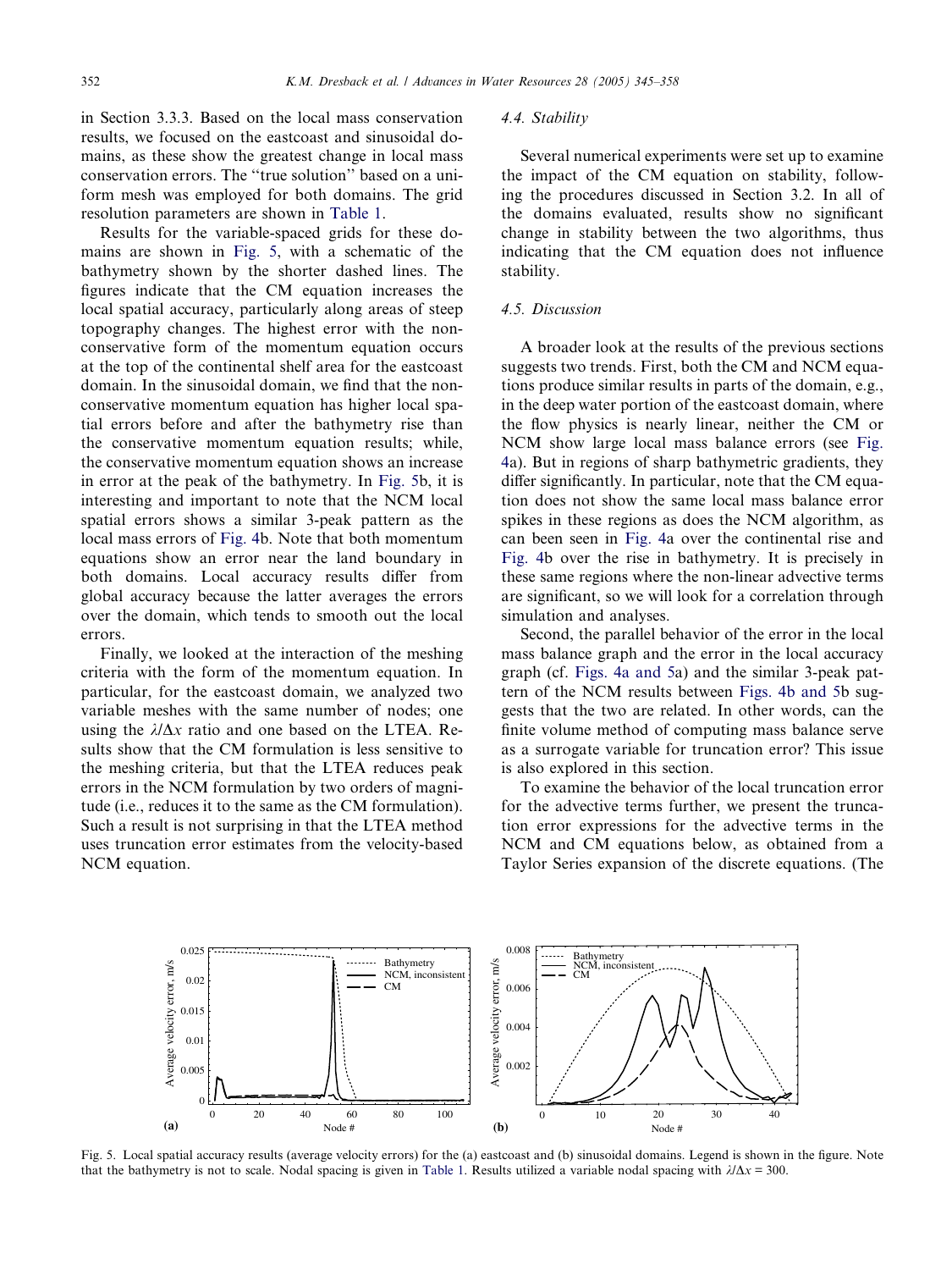full expansion is too lengthy to be repeated here, but the interested reader can find the results in Refs. [\[7,15\]](#page-13-0).)

$$
TE_{NCM}^{\text{advection}} = \frac{1}{2} (\Delta x_{i+1} - \Delta x_i) \left[ \left( \frac{\partial u_i}{\partial x} \right)^2 + \left( u_i \frac{\partial^2 u_i}{\partial x^2} \right) \right] - (\Delta x_i^2 - \Delta x_i \Delta x_{i+1} + \Delta x_{i+1}^2) \times \left[ \frac{1}{2} \left( \frac{\partial u_i}{\partial x} \frac{\partial^2 u_i}{\partial x^2} \right) + \frac{1}{6} \left( u_i \frac{\partial^3 u_i}{\partial x^3} \right) \right] + H.O.T
$$
\n(10)

$$
\begin{split}\n\text{TE}_{\text{CM}}^{\text{advection}} &= (\Delta x_{i+1} - \Delta x_i) \left[ \left( \frac{\partial q_i}{\partial x} \frac{\partial u_i}{\partial x} \right) + \frac{1}{2} \left( u_i \frac{\partial^2 q_i}{\partial x^2} + q_i \frac{\partial^2 u_i}{\partial x^2} \right) \right] \\
&- \frac{1}{2} (\Delta x_i^2 - \Delta x_i \Delta x_{i+1} + \Delta x_{i+1}^2) \frac{\partial q_i}{\partial x} \frac{\partial^2 u_i}{\partial x^2} \\
&- \frac{1}{2} (\Delta x_i^2 - \Delta x_i \Delta x_{i+1} + \Delta x_{i+1}^2) \frac{\partial u_i}{\partial x} \frac{\partial^2 q_i}{\partial x^2} \\
&- \frac{1}{6} (\Delta x_i^2 - \Delta x_i \Delta x_{i+1} + \Delta x_{i+1}^2) u_i \frac{\partial^3 q_i}{\partial x^3} \\
&- \frac{1}{6} (\Delta x_i^2 - \Delta x_i \Delta x_{i+1} + \Delta x_{i+1}^2) q_i \frac{\partial^3 u_i}{\partial x^3} + \text{H.O.T}\n\end{split} \tag{11}
$$

Note that the truncation error for each is formally first order accurate for unequal nodal spacing, but is second-order accurate for constant grid spacing, as would be expected for linear Galerkin finite elements. Because the flux varies more slowly than velocity in regions where the topography is changing rapidly, one would expect the magnitude of the derivatives of  $q$ , which appear in the CM truncation error expression, to be less than the corresponding derivatives of  $u$ , which appear in the NCM equation. To verify this, we carried out a scaling analysis of the leading error terms shown in Eqs. (10) and (11) using elevation and velocity values taken from eastcoast results over the continental rise (i.e., a region of high advection). After correcting for the differences in units between Eqs. (10) and (11) by dividing by the water column depth, we found that the truncation error for the CM advective terms is two orders of magnitude less than the corresponding terms for the NCM equation. In addition, if the scaling analysis is repeated for the deep water portion of the eastcoast domain, where the NCM and CM equations give similar results (i.e., a region of low advection, small flux and velocity gradients, and nearly linear physics), the two truncation error expressions scale to nearly identical values.

Physical arguments, simulations, and analysis thus lead us to believe that local truncation error is less for the CM equation than the NCM equation in regions of high advection. It then follows that the local mass balance error must also be less for the CM equation in these regions. To wit, in the limit as  $\Delta x$  and  $\Delta t$  tend toward zero, truncation error disappears and the discrete solution approaches the continuum solution (sans

roundoff errors), so one would expect that local mass balance errors, as computed from direct integration of the continuum equations, would also tend toward zero. This is indeed the case. Increasing the resolution for simulation results shown in [Fig. 4](#page-6-0)a and [Fig. 5](#page-7-0)a decreases both the local spatial truncation error and the local mass balance error at the same rate.

If the advective terms do indeed dominate the error behavior (mass balance or spatial accuracy), one would expect less error if they were omitted from the equation (a quasi-linear simulation). The simulations used to produce [Fig. 4a](#page-6-0) were re-run without these advective terms; the results show that the peak local mass balance errors are 40% less than those shown in [Fig. 4](#page-6-0)a. In addition, if one removes the remaining non-linear terms from the equations and runs a full linear simulation, the local mass balance errors diminish only slightly from simulations with just the advective terms excluded, thus suggesting that the advective terms are the primary contributor to errors in these regions.

All of this leads us to conclude that the choice of dependent variable (flux vs. velocity) and the form of the advective terms (conservative vs. non-conservative) in the discrete equations are the primary causes for the difference in behavior between the NCM and CM simulations, with the CM equation offering increased accuracy in areas with high advective gradients. Furthermore, local mass balance error, when measured by direct integration of the continuity equation, parallels local truncation error and can thus be used as a surrogate variable for local truncation error. As such, among other applications, it can be used to identify regions where mesh refinement is necessary. Such a conclusion is also consistent with earlier studies [\[14\]](#page-13-0). It remains to be demonstrated in this paper that these 1D observations carry over to 2D simulations.

#### 5. Two-dimensional numerical experiments

## 5.1. Domains evaluated

In 2D, we examined the behavior of the two formulations of the momentum equation on the quarter annular harbor (denoted ''quarter annular''), a fictional grid that has a well-documented analytical solution, and several application domains—Bight of Abaco (denoted ''Bahamas''), Western North Atlantic (denoted ''WNAT''), Gulf of Mexico, and Persian Gulf.

The quarter annular grid is shown in [Fig. 6.](#page-9-0) Boundaries are marked in the figure, with either ocean or land indicated. The boundary condition for the open ocean boundary is the  $M<sub>2</sub>$  tidal constituent with a 1-m amplitude, while the land boundaries are no flow. For the experiments herein, we utilized a  $10 \times 10$  resolution (radial divisions  $\times \theta$  divisions), which gives a  $\lambda/\Delta x$  of 26, an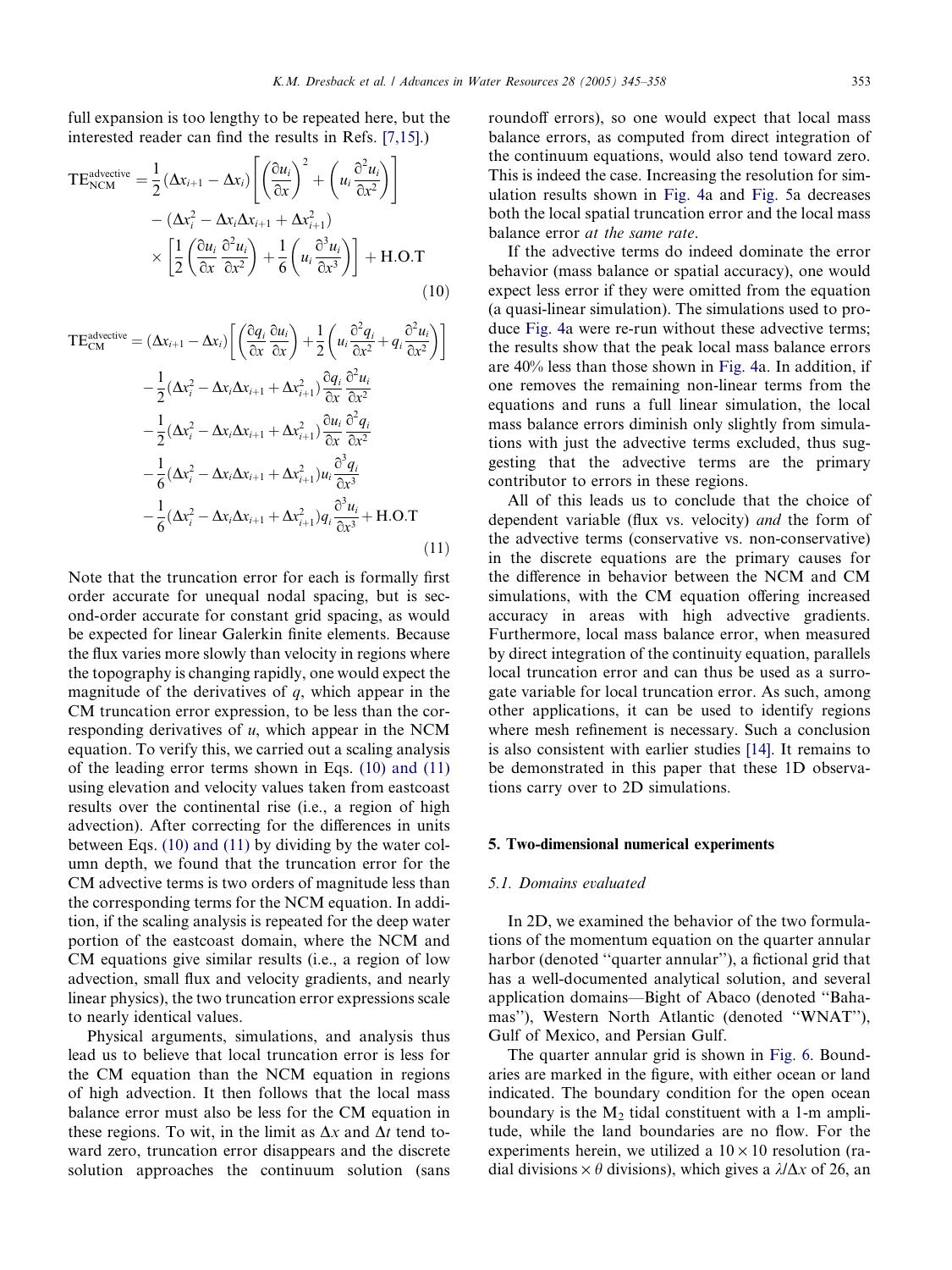<span id="page-9-0"></span>

Fig. 6. Quarter annular harbor domain  $(10 \times 10$  resolution).



Fig. 7. Persian Gulf domain.

accepted value in practice [\[17\].](#page-13-0) Bathymetry varies from a minimum of 3 m to a maximum of 19 m with the inner radius at a distance of 60,690 m and the outer radius at a distance of 152,400 m.

Fig. 7 shows the Persian Gulf domain, while the three other application domains (WNAT, Gulf of Mexico and Bahamas) are shown in [Fig. 8](#page-10-0). Boundary conditions are indicated in the figures. [Table 2](#page-10-0) contains information regarding parameters, boundary and grid data for each of the application domains (i.e., number of nodes, range of nodal spacing, etc.). In all of the domains, the land boundaries are treated as no flow and the ocean boundaries utilize the tidal constituents presented in [Table 2](#page-10-0).

#### 5.2. Mass conservation

#### 5.2.1. Global mass conservation

We analyzed the impact of the CM equation on global mass balance errors utilizing the procedures presented in Section 3.1. Results are shown in [Fig. 9](#page-11-0), which shows the average error over time for both formulations of the momentum equation. (Recall that throughout this 2D section, the NCM advective terms are consistent with the GWC equation.) The CM results show slight to moderate decreases in the global mass conservation errors in four of the domains. In two domains, the WNAT and the Gulf of Mexico (LTEA resolution), we observe that the NCM equation produces slightly better or similar results to the CM equation. In the WNAT domain, the similar error behavior is due to the fact that the majority of the domain is in deeper water where the non-linear terms do not play a significant role; these 2D WNAT results parallel the 1D results for the eastcoast slice (cf. [Fig. 3\)](#page-5-0) with the consistent treatment of the advective terms.

Regarding the Gulf of Mexico results, we note that the LTEA method provides extra resolution on the shelf break [\[8,9\].](#page-13-0) This extra shelf resolution decreases the global mass error in the NCM equation results. On the other hand, the CM equation results are only slightly less than the  $\lambda/\Delta x$  resolution ([Fig. 9](#page-11-0), Gulf of Mexico) open bars), which indicates that the CM equation is less sensitive to the method of node placement on the shelf. Such behavior is consistent with the 1D experiments and consistent with the fact that the LTEA uses the velocitybased NCM truncation errors to determine node placement.

## 5.2.2. Local mass conservation

Next we analyzed the impact of the CM equation on local mass conservation utilizing the procedures presented in Section 3.1. Results are presented as contour plots in [Fig. 10](#page-11-0) with the difference in the mass balance errors shown on the log scale. In [Fig. 10,](#page-11-0) we include the bathymetric contours to indicate where the steep bathymetry gradients occur. Results indicate that the CM equation reduces the local mass balance errors over a significant portion of the domain, with the largest gains occurring in the shelf and shelf break regions. (Observe the relative amount of blue in the graphs.) This is most evident in [Fig. 10c](#page-11-0) (WNAT), where we see decreases in local mass balance errors (indicated by the blue area in the graph) with the CM equation along the continental shelf and shelf break region in the Gulf of Mexico and along the eastern seaboard of the United States. In the WNAT and Gulf of Mexico (LTEA resolution) domains, we find that the differences in local mass balance errors between the two formulations indicate NCM local mass balance errors are less along the ocean boundaries; land boundaries near the ocean boundary also have high local mass balance errors that decrease as one moves away from the ocean boundary. These results parallel the 1D observations.

We analyzed the influence of the meshing criteria on local mass balance errors in the Gulf of Mexico by using the LTEA method to provide extra shelf resolution. (Re-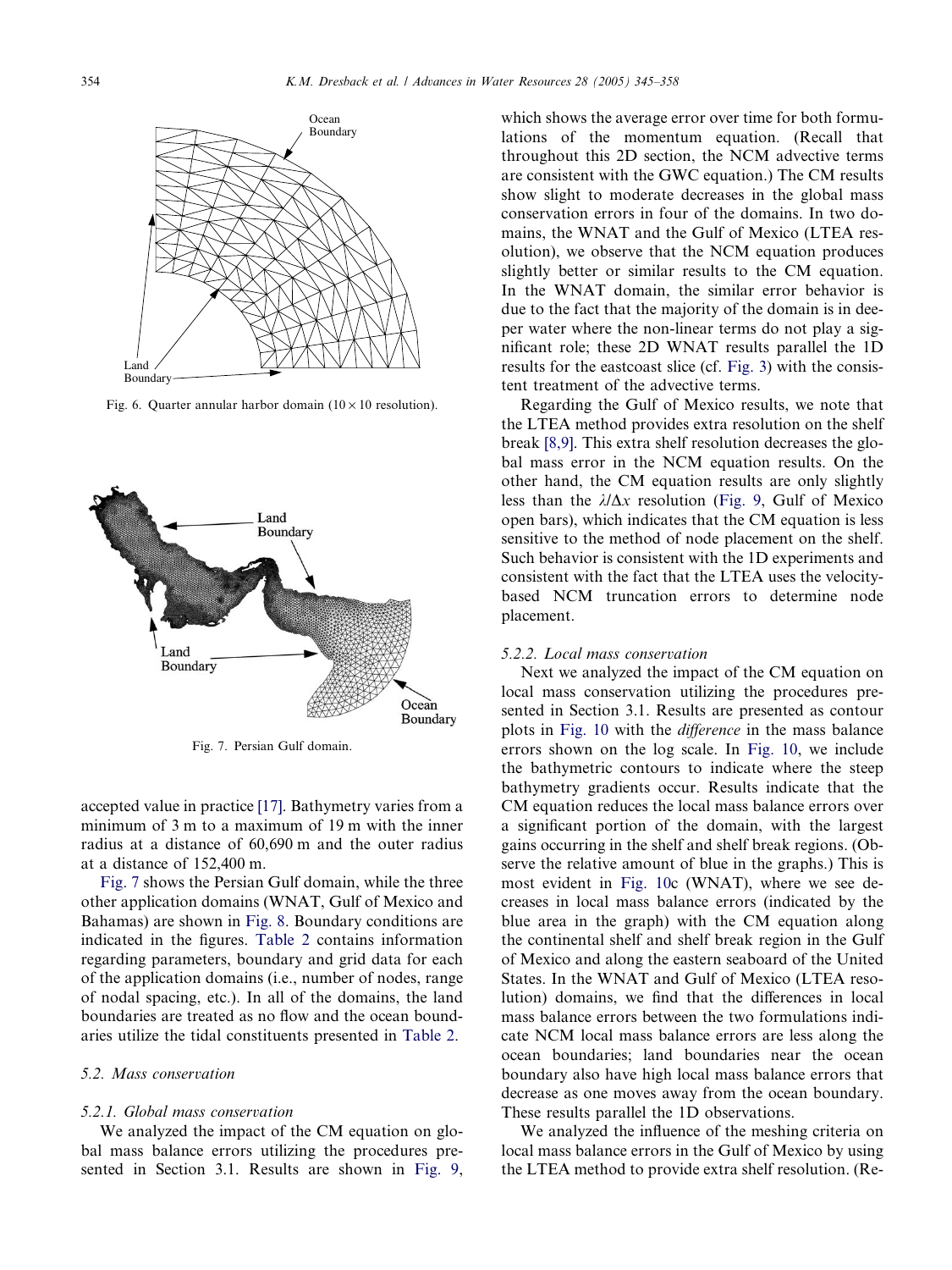<span id="page-10-0"></span>

Fig. 8. WNAT domain with the Gulf of Mexico and Bahamas domains zoomed in.

| Table 2 |                                |
|---------|--------------------------------|
|         | Application domain information |

|                             | <b>Bahamas</b>     | Gulf of Mexico     |                  | <b>WNAT</b>        | Persian Gulf       |
|-----------------------------|--------------------|--------------------|------------------|--------------------|--------------------|
| Meshing criteria            | $\lambda/\Delta x$ | $\lambda/\Delta x$ | <b>LTEA</b>      | $\lambda/\Delta x$ | $\lambda/\Delta x$ |
| $#$ nodes                   | 926                | 11,701             | 11,934           | 32,947             | 8550               |
| $#$ elements                | 1696               | 21,970             | 22,870           | 61,705             | 15,724             |
| Min. Bathymetry (m)         | 1.0                | 1.0                | 0.7              | 3.0                | 1.0                |
| Max. Bathymetry (m)         | $\approx 9.0$      | $\approx$ 3600.0   | $\approx$ 3600.0 | $\approx 6000.0$   | $\approx$ 3700.0   |
| Range of nodal spacing (km) | $0.8 - 2.8$        | $1 - 140$          | $1 - 72$         | $8 - 32$           | $1 - 40$           |
| G value $(s^{-1})$          | 0.009              | 0.009              | 0.009            | 0.005              | 0.01               |
| $M_2$ amplitude (m)         | 0.395              | $0.07 - 0.173$     | $0.07 - 0.173$   | $0.0652 - 0.5580$  | $0.496 - 0.6517$   |
| $O1$ amplitude (m)          | 0.075              | NA                 | <b>NA</b>        | <b>NA</b>          | $0.185 - 0.194$    |
| $K_1$ amplitude (m)         | 0.095              | NA                 | <b>NA</b>        | NA                 | $0.35 - 0.37$      |
| $S_2$ amplitude (m)         | 0.06               | NA                 | NA               | NA                 | $0.193 - 0.256$    |
| $N_2$ amplitude (m)         | 0.10               | NA                 | <b>NA</b>        | NA                 | $0.115 - 0.149$    |
| $Q_1$ amplitude (m)         | NA                 | <b>NA</b>          | NA.              | NA                 | $0.0036 - 0.0037$  |
| $P_1$ amplitude (m)         | <b>NA</b>          | NA                 | <b>NA</b>        | NA                 | $0.113 - 0.118$    |
| $K_2$ amplitude (m)         | NA                 | NA                 | NA               | <b>NA</b>          | $0.0042 - 0.0058$  |

call from Table 2 that the total number of nodes is approximately the same.) As can be seen in [Fig. 10a](#page-11-0) and [10b](#page-11-0), the CM equation produces less error than the

NCM equation, regardless of meshing technique. This is notable because the LTEA method is designed to reduce truncation errors for velocity-based solutions.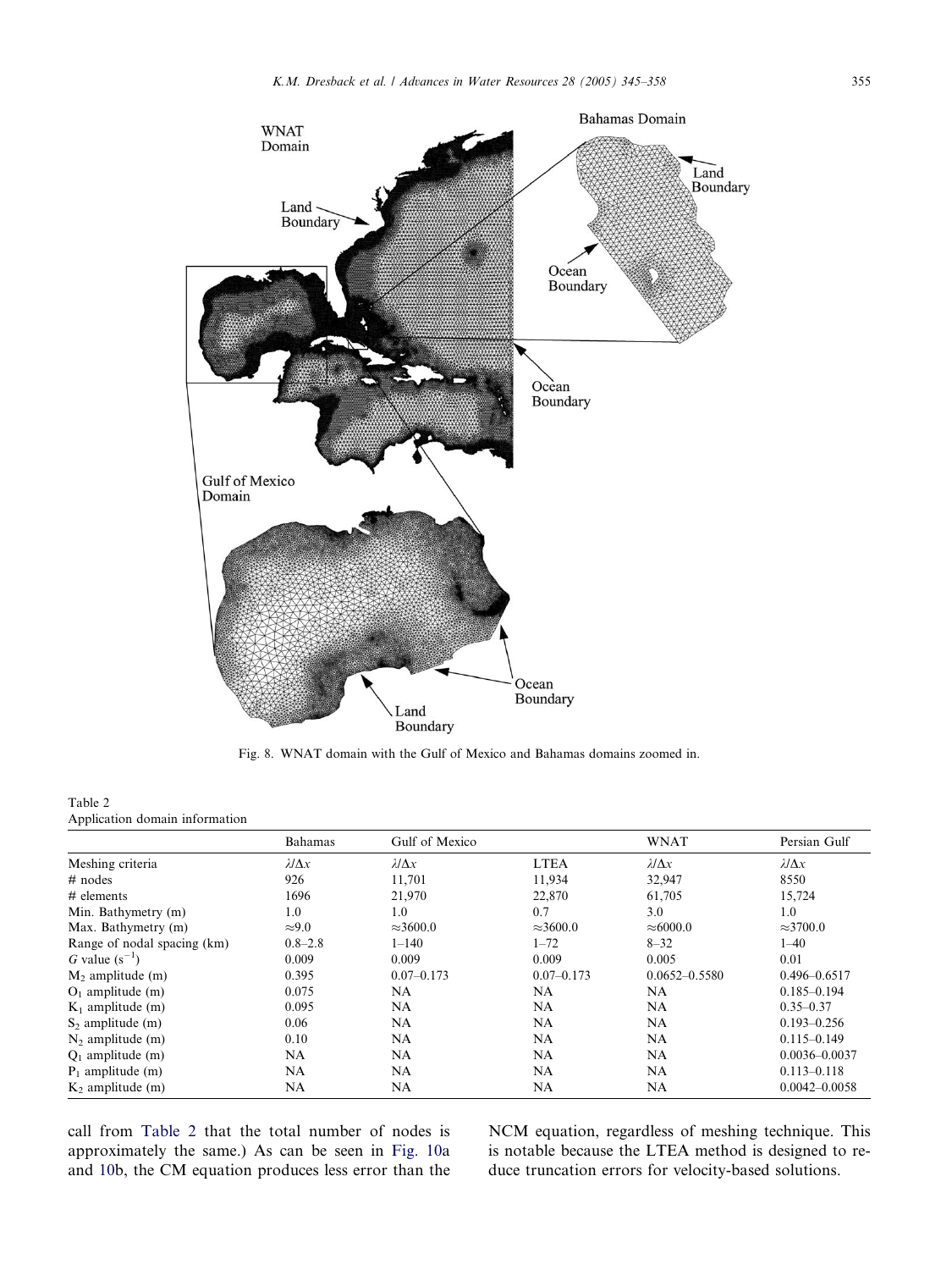<span id="page-11-0"></span>

Fig. 9. Global mass conservation results for the domains analyzed. Plot of the average global mass errors for both forms of the momentum equation (open bars—conservative momentum, filled bars—non-conservative momentum).

# 5.3. Spatial accuracy

Results from the 1D spatial accuracy experiments indicate that the CM equation does not impact the global spatial accuracy significantly; therefore, we only analyze local spatial accuracy for the 2D domains.

We evaluated the effect of the CM equation on local spatial accuracy using CAFE curves [\[16\].](#page-13-0) Only the fictitious quarter annular domain was studied because the bathymetry is known from an analytical equation at all spatial locations. (For real domains, bathymetry is known only at discrete points from field measurements. To interpolate between these as the grid is refined introduces additional noise besides truncation errors into the measured response, so that spatial resolution studies are inconclusive). Procedures followed in this section are presented in Section 3.3.3. To obtain the ''true solution'', we refined the quarter annular domain until the convergence criteria was met, which resulted in a resolution of  $200 \times 200$ . Note that CM vs. NCM solutions are nearly indistinguishable at this fine resolution  $(\lambda/\Delta x)$ ratio over 500).

[Tables 3 and 4](#page-12-0) present a snapshot of the error levels obtained from the CAFE analysis for the quarter annular domain comparing coarse and fine (''true'') resolutions. Spatial resolution is indicated in the tables. The values in bold type highlight which form of the



Fig. 10. Local mass conservation results for the Gulf of Mexico and WNAT domains: (a) GOM— $\lambda/\Delta x$ , (b) GOM—LTEA and (c) WNAT— $\lambda/\Delta x$ . Red coloring indicates where the NCM equation results are better while the blue coloring indicates where the CM equation results are better. The legend shows the difference between the CM and NCM results on a log scale.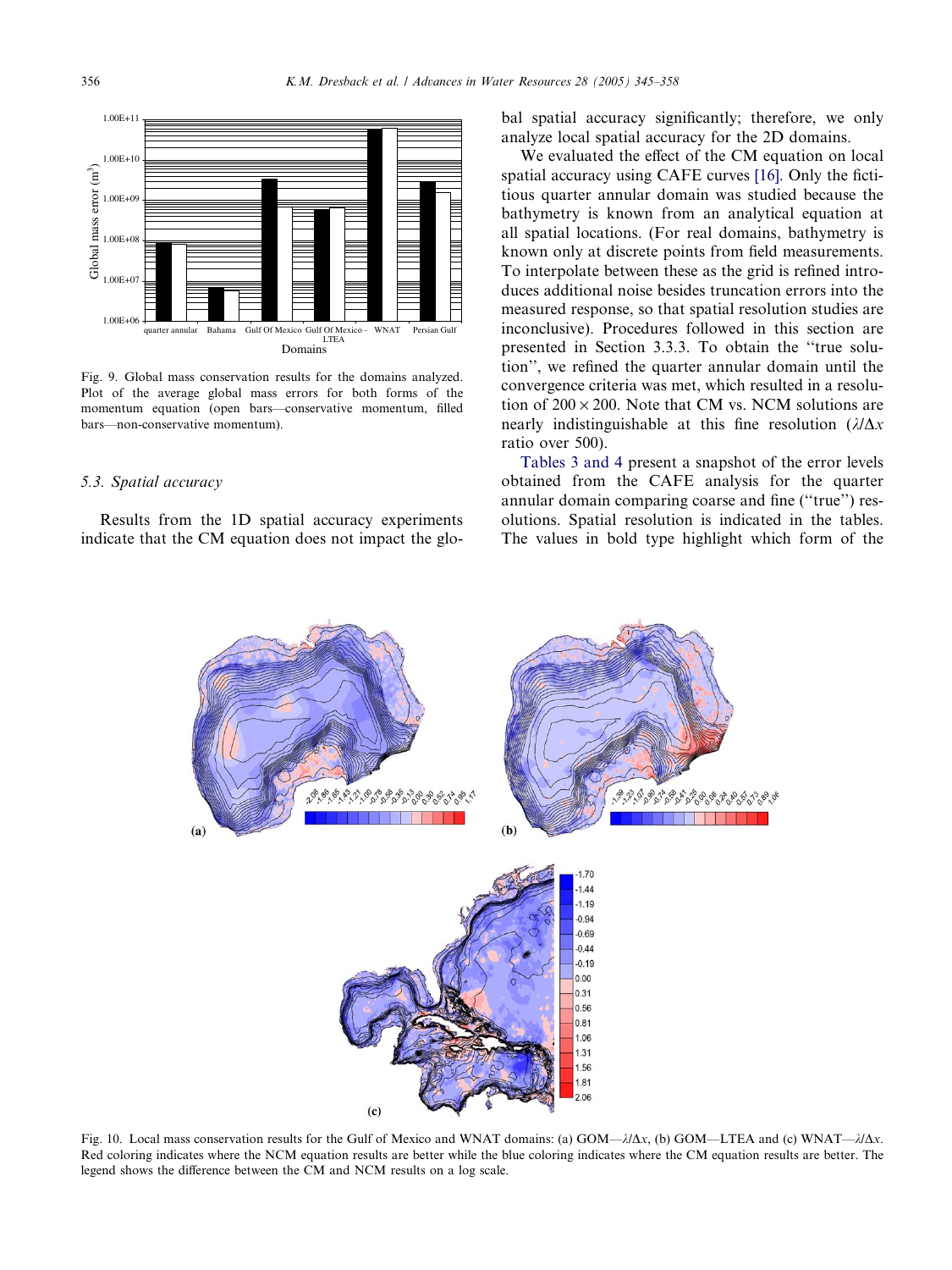<span id="page-12-0"></span>Table 3 Elevation error measures

|                                              | Quarter annular    |                    |  |
|----------------------------------------------|--------------------|--------------------|--|
|                                              | <b>NCM</b>         | CM.                |  |
| Resolution comparison                        | $10 \times 10$ vs. | $10 \times 10$ vs. |  |
|                                              | $200 \times 200$   | $200 \times 200$   |  |
| Elevation amplitude (absolute)               |                    |                    |  |
| % Exceeding $-0.0015$ m $(-0.005$ ft)        | 8.4                | 1.2                |  |
| % Exceeding $0.0015$ m $(0.005$ ft)          | 1.3                | 0.56               |  |
| % Exceeding $\pm 0.0015$ m ( $\pm 0.005$ ft) | 9.7                | 1.8                |  |
| Elevation amplitude (relative)               |                    |                    |  |
| $%$ Exceeding $-0.5%$                        | 0.12               | < 0.001            |  |
| $%$ Exceeding 0.5%                           | 0.51               | 0.051              |  |
| $%$ Exceeding $\pm 0.5\%$                    | 0.63               | 0.051              |  |
| Elevation phase difference                   |                    |                    |  |
| $\%$ Exceeding $-0.2^{\circ}$                | 14                 | 0.0083             |  |
| $%$ Exceeding 0.2 $^{\circ}$                 | 2.6                | 2.5                |  |
| $%$ Exceeding $\pm 0.2$ °                    | 17                 | 2.5                |  |

Table 4

Velocity error measures

|                                                                             | Quarter annular                        |                                        |
|-----------------------------------------------------------------------------|----------------------------------------|----------------------------------------|
|                                                                             | <b>NCM</b>                             | CМ                                     |
| Resolution                                                                  | $10 \times 10$ vs.<br>$200 \times 200$ | $10 \times 10$ vs.<br>$200 \times 200$ |
| Major semi-axis (absolute)                                                  |                                        |                                        |
| % Exceeding $-0.015$ m s <sup>-1</sup> (-0.05 ft s <sup>-1</sup> )          | 0.66                                   | 1.0                                    |
| % Exceeding 0.015 m s <sup>-1</sup> (0.05 ft s <sup>-1</sup> )              | 0.0062                                 | 0.054                                  |
| % Exceeding $\pm 0.015$ m s <sup>-1</sup> ( $\pm 0.05$ ft s <sup>-1</sup> ) | 0.67                                   | 1.1                                    |
| Major semi-axis (relative)                                                  |                                        |                                        |
| $%$ Exceeding $-1\%$                                                        | 75                                     | 78                                     |
| $%$ Exceeding $1%$                                                          | 19                                     | 15                                     |
| $%$ Exceeding $\pm 1\%$                                                     | 94                                     | 93                                     |
| Major semi-axis phase difference                                            |                                        |                                        |
| $\%$ Exceeding $-10^{\circ}$                                                | 0.086                                  | 0.092                                  |
| $%$ Exceeding $10^{\circ}$                                                  | 0.14                                   | 0.13                                   |
| $%$ Exceeding $±10^{\circ}$                                                 | 0.23                                   | 0.22                                   |
| Eccentricity                                                                |                                        |                                        |
| $%$ Exceeding $-0.1$                                                        | 0.29                                   | 0.23                                   |
| $%$ Exceeding 0.1                                                           | 0.040                                  | 0.19                                   |
| $%$ Exceeding $±0.1$                                                        | 0.33                                   | 0.42                                   |
| Major semi-axis direction                                                   |                                        |                                        |
| $\%$ Exceeding $-5^{\circ}$                                                 | 1.3                                    | 1.4                                    |
| $%$ Exceeding 5 $^{\circ}$                                                  | 0.23                                   | 0.19                                   |
| $%$ Exceeding $±5^{\circ}$                                                  | 1.5                                    | 1.6                                    |

momentum equation provides the least error. This data, combined with an analysis of the full CAFE plots (not shown), reveals that the CM equation significantly improves the elevation response over the entire domain. For four of the five velocity components, the CM and NCM algorithms have very similar errors, while for one velocity component (major semi-axis, absolute), NCM is better over much of the domain. Altogether, the CM algorithm shows improved local spatial accuracy.

## 5.4. Stability

Lastly, we analyzed the impact of the CM equation on stability using the procedures presented in Section 3.2. Results for all of the domains show no impact on stability due to the CM equation. In fact, we found that the two momentum equations produced a nearly identical maximum allowable time step. Therefore, the CM equation does not influence stability, a result that is similar to the 1D findings.

# 6. Conclusions

Herein, we analyzed the impact of using the fluxbased, conservative form of the momentum equation instead of the velocity-based, non-conservative form to compute the depth-averaged velocities in 1D and 2D GWC-based shallow water models. Our hypothesis in this study was that the use of the conservative momentum equation would improve both global and local mass conservation, eliminate the need to reformulate the advective terms between the GWC and NCM equations, and lessen the need for extensive refinement in areas with steep bathymetry gradients. Through a set of extensive numerical experiments, supported with truncation error analysis, we show that the use of the conservative momentum equation does improve global mass conservation in most simulations, and it greatly improves local mass conservation in regions of steep topography for all of the domains, as measured in the finite volume sense. Paralleling the local mass balance results, local spatial accuracy also improves. The analysis in Section 4.5 demonstrates that both the choice of dependent variable and the form of the advective terms in the discrete equations causes a difference in behavior between the NCM and CM simulations, with the CM equation offering increased accuracy in areas of high advective gradients. Also, local mass balance error, when measured by direct integration of the primitive continuity equation, parallels local truncation error and can thus be used as a surrogate variable for local truncation error. As such, among other applications, it can be used to identify regions where mesh refinement is necessary. Furthermore, the use of the conservative form of the momentum equation eliminates the need for reformulating the advective terms between the governing equations. However, results are inconclusive regarding the third hypothesis, that is, for some simulations the LTEA mesh does not impact the CM results, while in others the LTEA mesh reduces both NCM and CM local mass balance errors.

In the end, the significant decrease in local mass balance error and corresponding increase in local spatial accuracy for the CM formulation, with no loss of global spatial accuracy and stability, provides sufficient